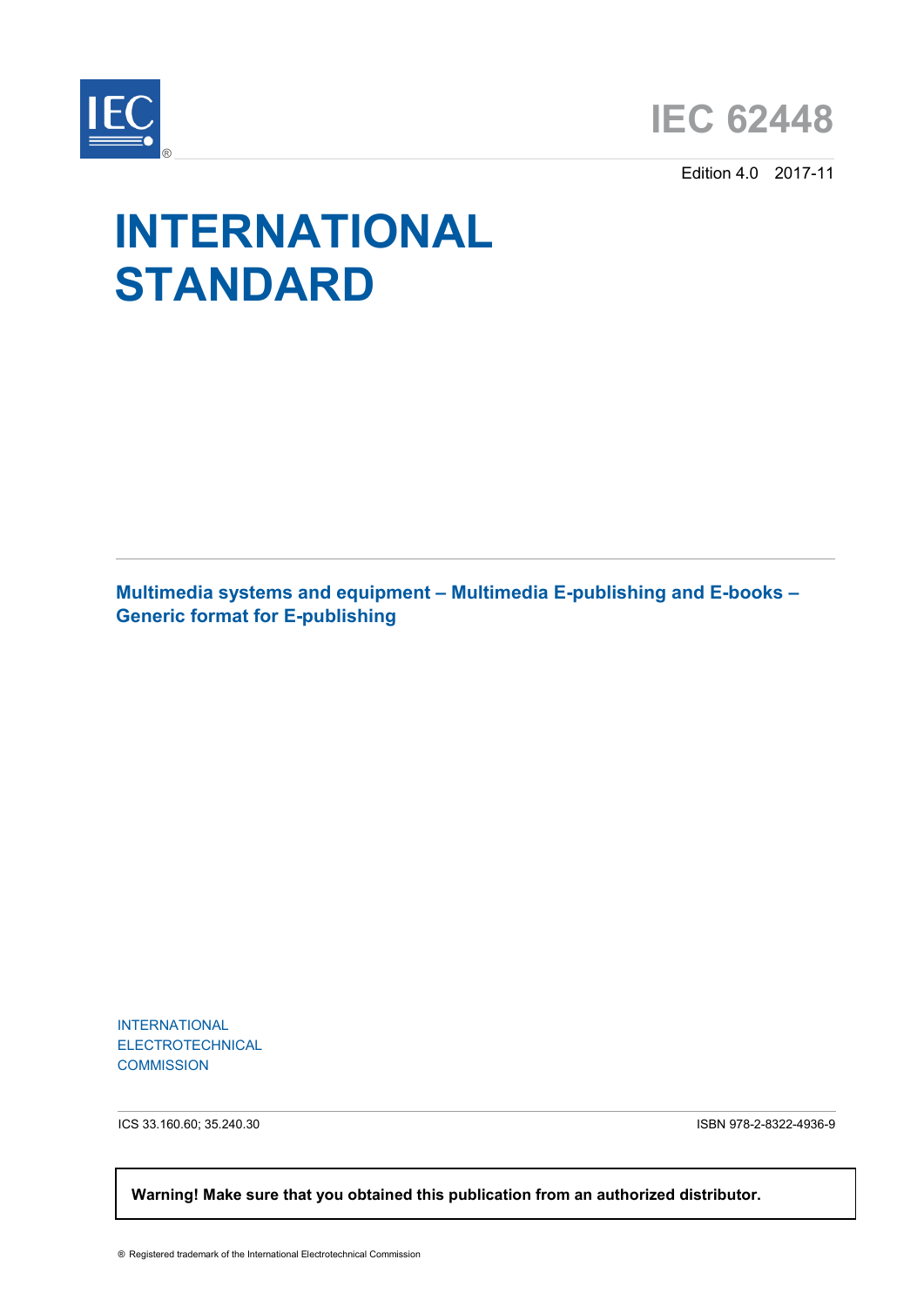# CONTENTS

| 1              |                  |  |
|----------------|------------------|--|
| 2              |                  |  |
| 3              |                  |  |
| 4              |                  |  |
|                | 4.1              |  |
|                | 4.2              |  |
| 5              |                  |  |
| 6              |                  |  |
| $\overline{7}$ |                  |  |
|                |                  |  |
|                | A.1              |  |
|                | A.2              |  |
|                | A.3              |  |
|                | A.3.1            |  |
|                | A.3.2            |  |
|                | A.3.3            |  |
|                | A.4              |  |
|                | A.4.1            |  |
|                | A.4.2            |  |
|                | A.4.3            |  |
|                | A.5              |  |
|                | A.5.1            |  |
|                | A.5.2            |  |
|                | A.5.3            |  |
|                | A.5.4            |  |
|                | A.5.5            |  |
|                | A.5.6            |  |
|                | A.5.7            |  |
|                | A.5.8            |  |
|                | A.5.9            |  |
|                | A.5.10           |  |
|                | A.5.11           |  |
|                | A.5.12<br>A.5.13 |  |
|                | A.5.14           |  |
|                | A.5.15           |  |
|                | A.5.16           |  |
|                | A.5.17           |  |
|                | A.5.18           |  |
|                | A.5.19           |  |
|                | A.5.20           |  |
|                | A.5.21           |  |
|                | A.5.22           |  |
|                |                  |  |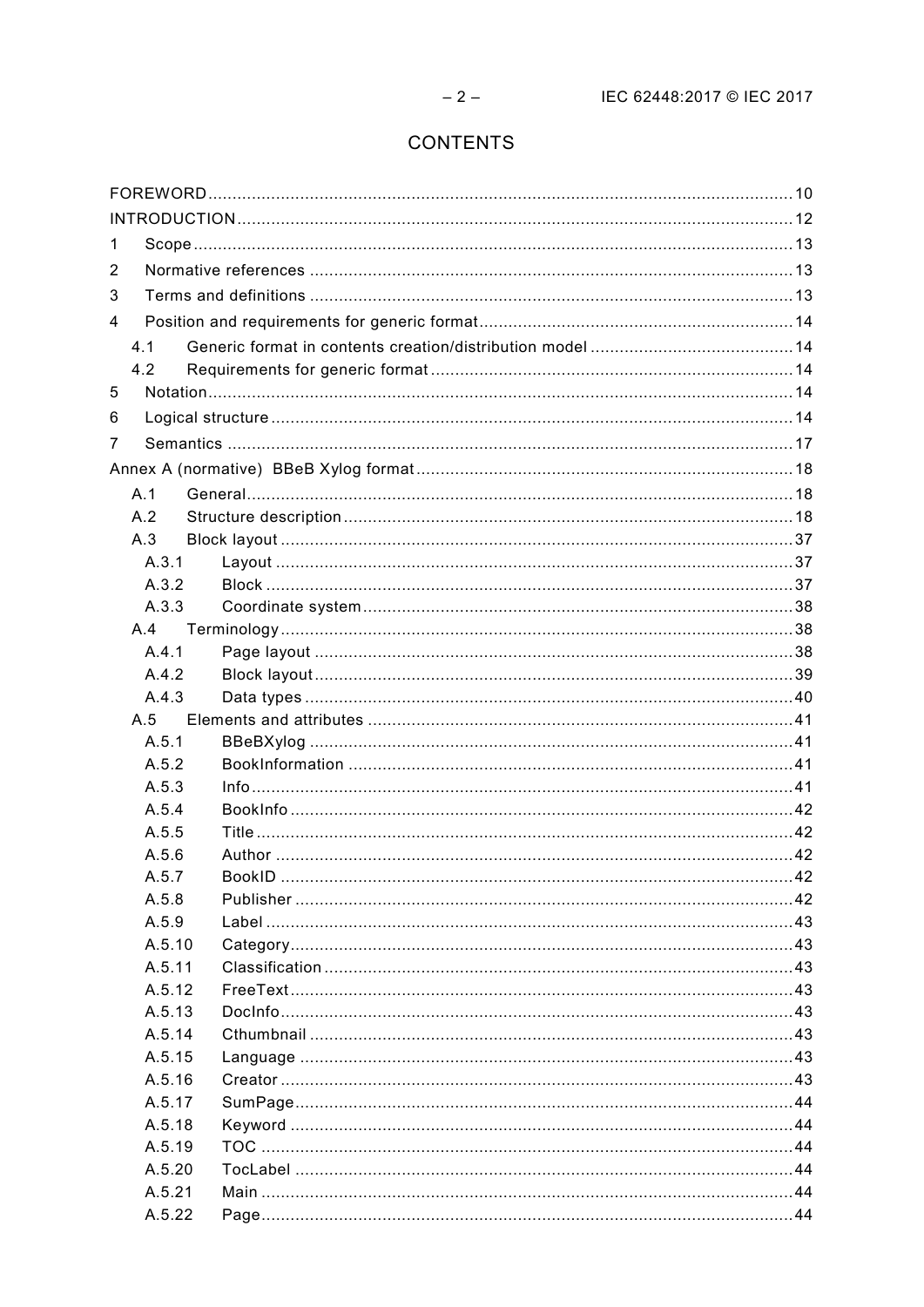| A.5.23 |  |
|--------|--|
| A.5.24 |  |
| A.5.25 |  |
| A.5.26 |  |
| A.5.27 |  |
| A.5.28 |  |
| A.5.29 |  |
| A.5.30 |  |
| A.5.31 |  |
| A.5.32 |  |
| A.5.33 |  |
| A.5.34 |  |
| A.5.35 |  |
| A.5.36 |  |
| A.5.37 |  |
| A.5.38 |  |
| A.5.39 |  |
| A.5.40 |  |
| A.5.41 |  |
| A.5.42 |  |
| A.5.43 |  |
| A.5.44 |  |
| A.5.45 |  |
| A.5.46 |  |
| A.5.47 |  |
| A.5.48 |  |
| A.5.49 |  |
| A.5.50 |  |
| A.5.51 |  |
| A.5.52 |  |
| A.5.53 |  |
| A.5.54 |  |
| A.5.55 |  |
| A.5.56 |  |
| A.5.57 |  |
| A.5.58 |  |
| A.5.59 |  |
| A.5.60 |  |
| A.5.61 |  |
| A.5.62 |  |
| A.5.63 |  |
| A.5.64 |  |
| A.5.65 |  |
| A.5.66 |  |
| A.5.67 |  |
| A.5.68 |  |
| A.5.69 |  |
| A.5.70 |  |
| A.5.71 |  |
|        |  |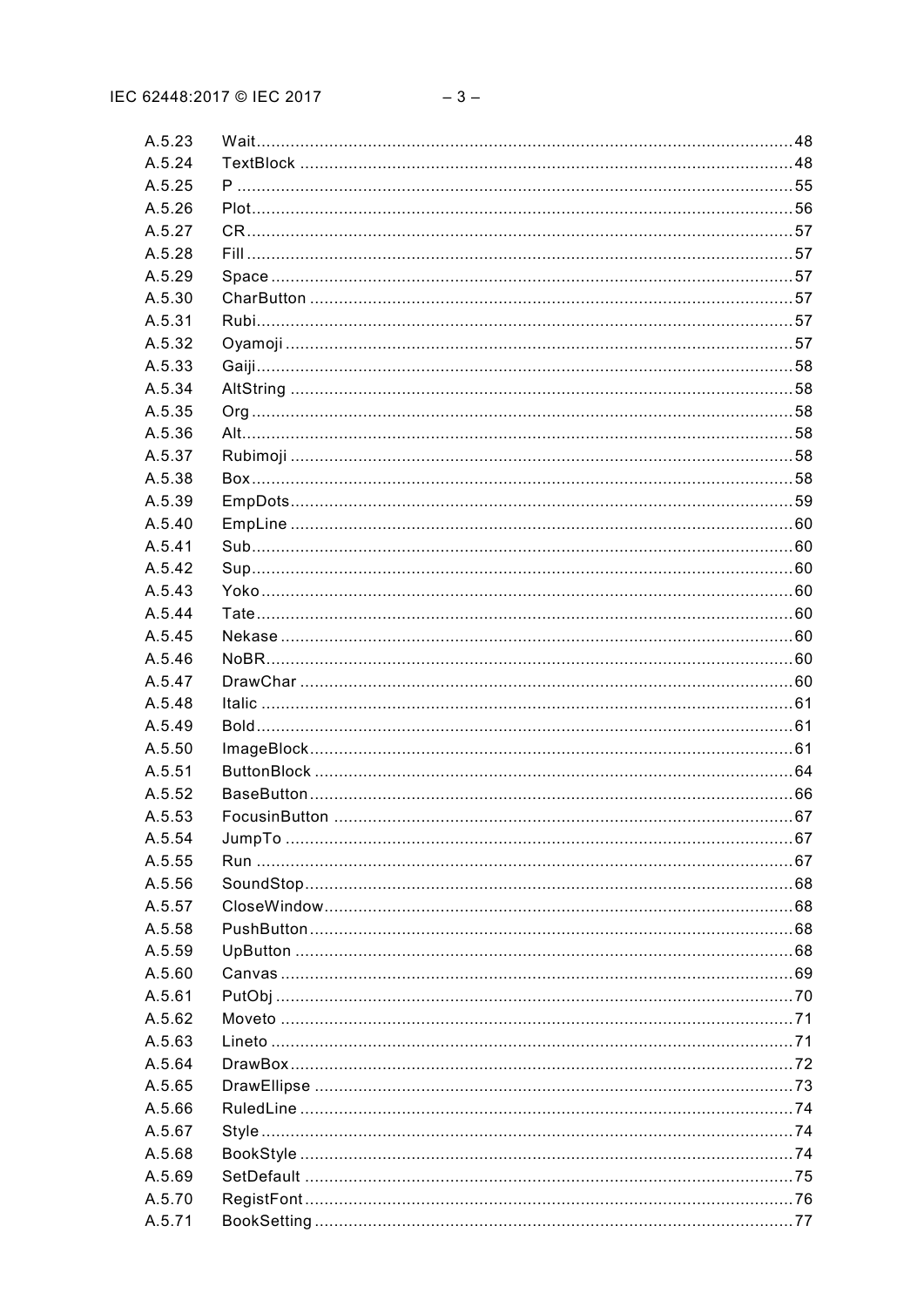| A.5.72       |  |
|--------------|--|
| A.5.73       |  |
| A.5.74       |  |
| A.5.75       |  |
| A.5.76       |  |
| A.5.77       |  |
| A.5.78       |  |
| A.5.79       |  |
| A.5.80       |  |
| A.5.81       |  |
| A.5.82       |  |
| A.5.83       |  |
| A.5.84       |  |
| A.5.85       |  |
| A.5.86       |  |
| A.6          |  |
| A.6.1        |  |
| A.6.2        |  |
| A.6.3        |  |
| A.6.4        |  |
| A.6.5        |  |
| A.6.6        |  |
| A.6.7        |  |
| A.6.8        |  |
| A.6.9        |  |
| A.6.10       |  |
| A.6.11       |  |
| A.6.12       |  |
| A.6.13       |  |
| A.6.14       |  |
| A.6.15       |  |
| A.6.16       |  |
| A.6.17       |  |
| A.6.18       |  |
| A.6.19       |  |
| A.6.20       |  |
| A.6.21       |  |
| A.6.22       |  |
| A.6.23       |  |
| A.6.24       |  |
| A.6.25       |  |
|              |  |
| B.1          |  |
| B.2          |  |
| B.3          |  |
| B.3.1        |  |
| <b>B.3.2</b> |  |
| <b>B.3.3</b> |  |
| <b>B.3.4</b> |  |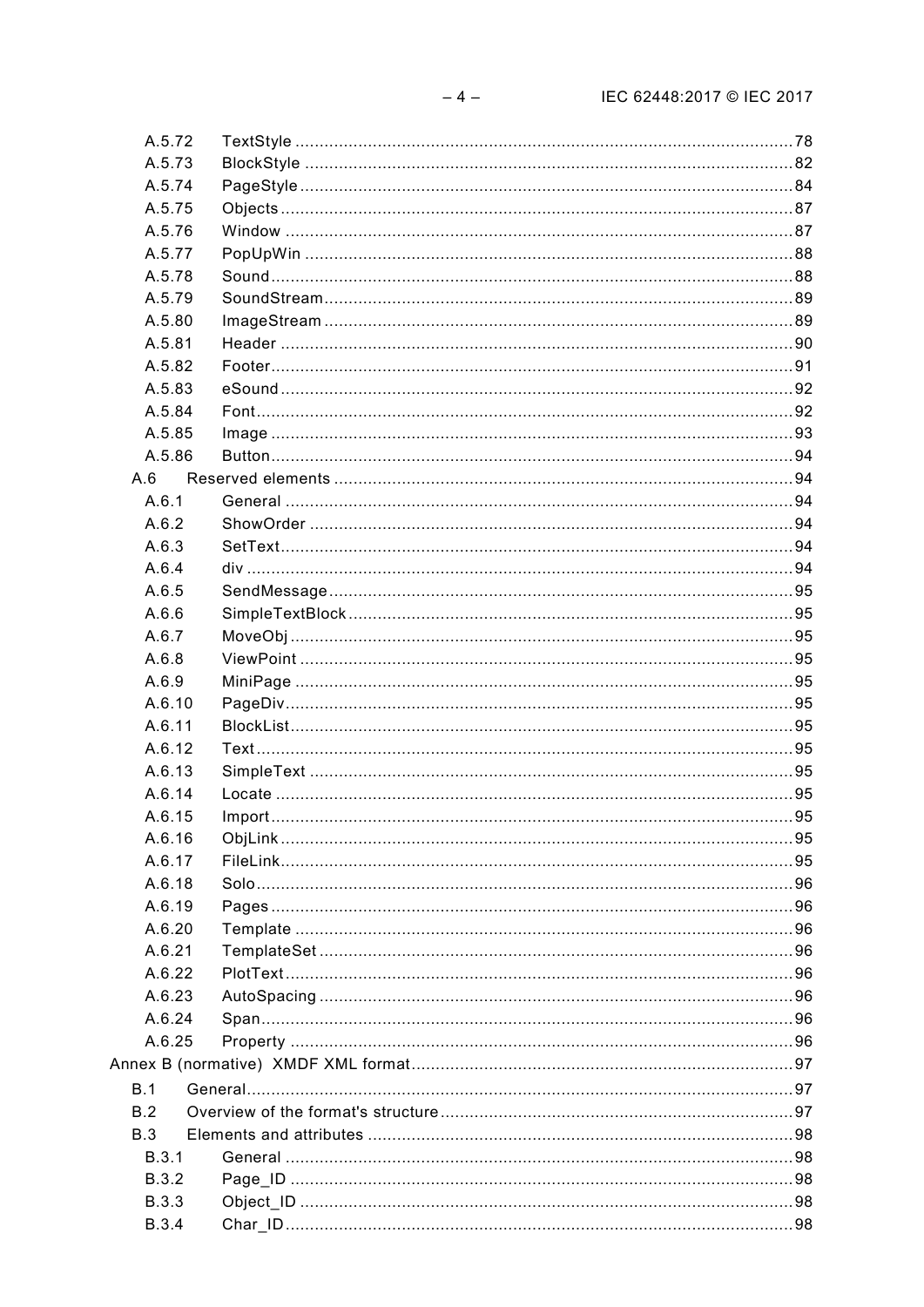| <b>B.3.5</b>  |                                                                        |  |
|---------------|------------------------------------------------------------------------|--|
| <b>B.3.6</b>  |                                                                        |  |
| <b>B.3.7</b>  |                                                                        |  |
| <b>B.3.8</b>  |                                                                        |  |
| <b>B.3.9</b>  |                                                                        |  |
| B.3.10        |                                                                        |  |
| B.3.11        |                                                                        |  |
| B.3.12        |                                                                        |  |
| B.3.13        |                                                                        |  |
| B.3.14        |                                                                        |  |
| B.3.15        |                                                                        |  |
| B.3.16        |                                                                        |  |
| B.3.17        |                                                                        |  |
| <b>B.3.18</b> |                                                                        |  |
| B.3.19        |                                                                        |  |
| B.3.20        |                                                                        |  |
| <b>B.3.21</b> |                                                                        |  |
| B.3.22        |                                                                        |  |
| B.3.23        |                                                                        |  |
| B.3.24        |                                                                        |  |
| B.3.25        |                                                                        |  |
| B.3.26        |                                                                        |  |
| <b>B.4</b>    |                                                                        |  |
| B.4.1         |                                                                        |  |
| <b>B.4.2</b>  |                                                                        |  |
| <b>B.4.3</b>  |                                                                        |  |
| <b>B.4.4</b>  |                                                                        |  |
| <b>B.4.5</b>  |                                                                        |  |
| <b>B.4.6</b>  |                                                                        |  |
| <b>B.4.7</b>  |                                                                        |  |
| B.5           |                                                                        |  |
| B.6           |                                                                        |  |
| B.6.1         |                                                                        |  |
| B.6.2         |                                                                        |  |
| B.6.3         |                                                                        |  |
| B.6.4         |                                                                        |  |
| B.6.5         |                                                                        |  |
| <b>B.7</b>    | Specification of the XMDF XML format in the RELAX NG compact syntax198 |  |
| B.7.1         |                                                                        |  |
| <b>B.7.2</b>  | Elements and attributes for object instances, bibliographic data and   |  |
| <b>B.7.3</b>  | Elements and attributes for dictionary data object instance227         |  |
| <b>B.7.4</b>  |                                                                        |  |
|               |                                                                        |  |
| C.1           |                                                                        |  |
| C.2           |                                                                        |  |
| C.2.1         |                                                                        |  |
| C.2.2         |                                                                        |  |
| C.2.3         |                                                                        |  |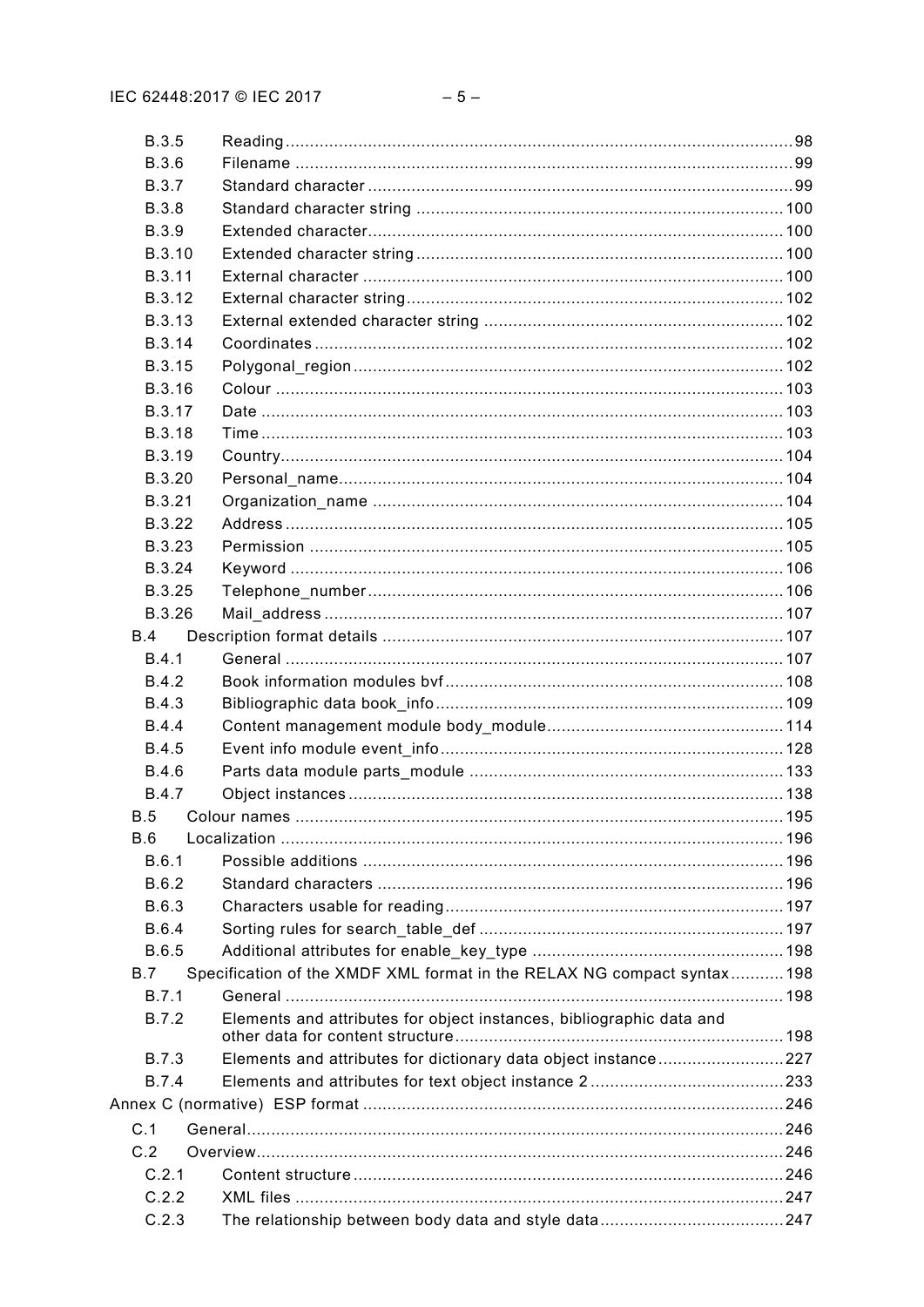| C.2.4          |                                                                    |  |
|----------------|--------------------------------------------------------------------|--|
| C.2.5          |                                                                    |  |
| C.2.6          |                                                                    |  |
| C.2.7          |                                                                    |  |
| C.3            |                                                                    |  |
| C.3.1          |                                                                    |  |
| C.3.2          |                                                                    |  |
| C.3.3          |                                                                    |  |
| C.3.4          |                                                                    |  |
| C.3.5          |                                                                    |  |
| C.3.6          |                                                                    |  |
| C.3.7          |                                                                    |  |
| C.3.8<br>C.3.9 |                                                                    |  |
| C.3.10         |                                                                    |  |
| C.4            |                                                                    |  |
| C.4.1          |                                                                    |  |
| C.4.2          |                                                                    |  |
| C.4.3          |                                                                    |  |
| C.5            |                                                                    |  |
| C.5.1          |                                                                    |  |
| C.5.2          |                                                                    |  |
| C.5.3          |                                                                    |  |
| C.5.4          |                                                                    |  |
| C.5.5          | Minimum/small/medium/large/maximum values that indicate text size, |  |
| C.5.6          |                                                                    |  |
| C.6            |                                                                    |  |
| C.7            | Specification of ESP format in the RELAX NG compact syntax 316     |  |
|                |                                                                    |  |
|                |                                                                    |  |
|                |                                                                    |  |
|                |                                                                    |  |
|                |                                                                    |  |
|                |                                                                    |  |
|                |                                                                    |  |
|                |                                                                    |  |
|                |                                                                    |  |
|                |                                                                    |  |
|                |                                                                    |  |
|                |                                                                    |  |
|                |                                                                    |  |
|                |                                                                    |  |
|                |                                                                    |  |
|                |                                                                    |  |
|                |                                                                    |  |
|                |                                                                    |  |
|                |                                                                    |  |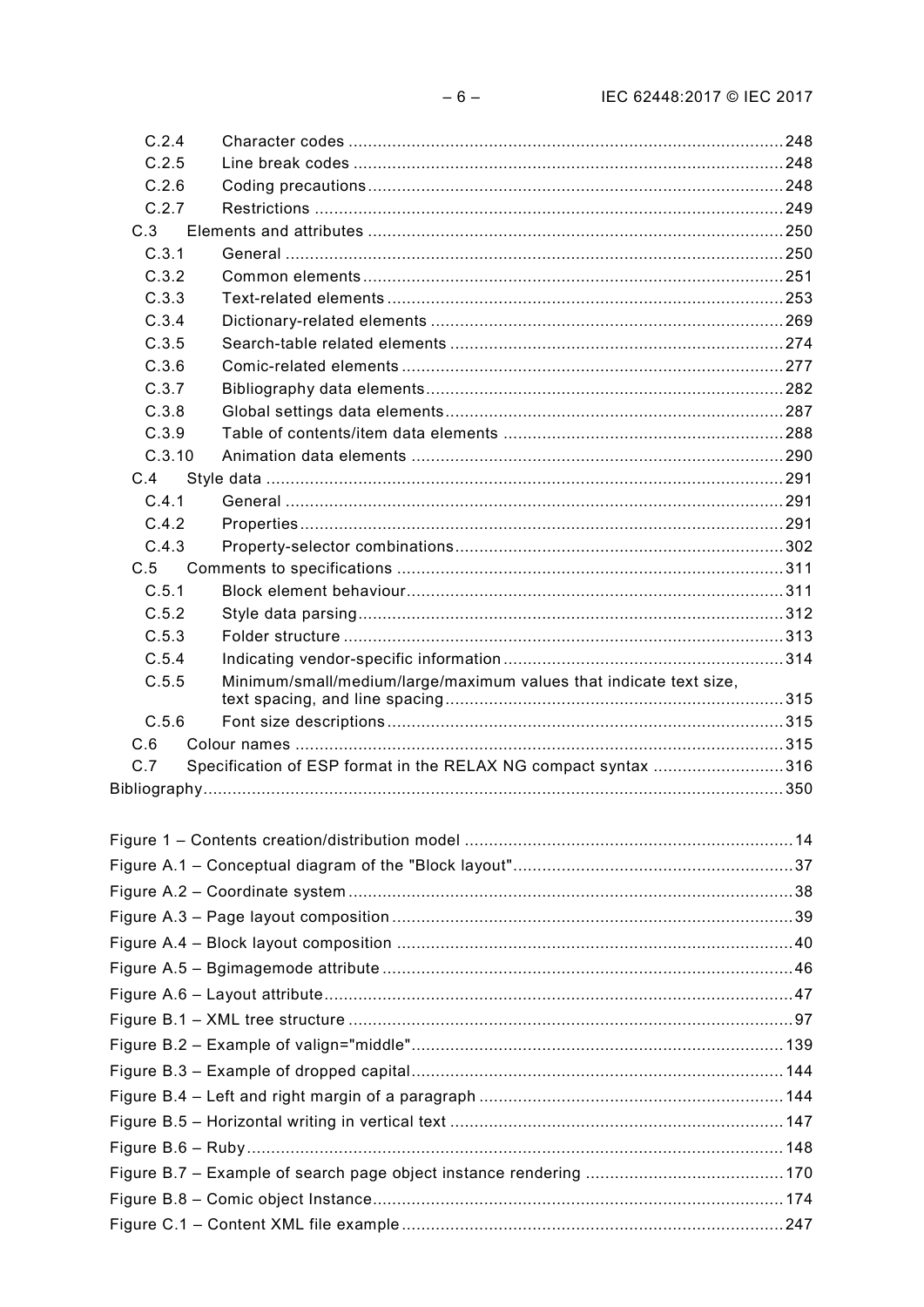| Figure C.4 - Numbers that indicate the origin point for the absolute position on the |  |
|--------------------------------------------------------------------------------------|--|
|                                                                                      |  |
|                                                                                      |  |
|                                                                                      |  |
|                                                                                      |  |
|                                                                                      |  |
|                                                                                      |  |
|                                                                                      |  |
|                                                                                      |  |
|                                                                                      |  |
|                                                                                      |  |
|                                                                                      |  |
|                                                                                      |  |
|                                                                                      |  |
|                                                                                      |  |
|                                                                                      |  |
|                                                                                      |  |
|                                                                                      |  |
|                                                                                      |  |
|                                                                                      |  |
|                                                                                      |  |
|                                                                                      |  |
|                                                                                      |  |
|                                                                                      |  |
|                                                                                      |  |
|                                                                                      |  |
|                                                                                      |  |
|                                                                                      |  |
|                                                                                      |  |
|                                                                                      |  |
|                                                                                      |  |
|                                                                                      |  |
|                                                                                      |  |
|                                                                                      |  |
|                                                                                      |  |
|                                                                                      |  |
|                                                                                      |  |
|                                                                                      |  |
|                                                                                      |  |
|                                                                                      |  |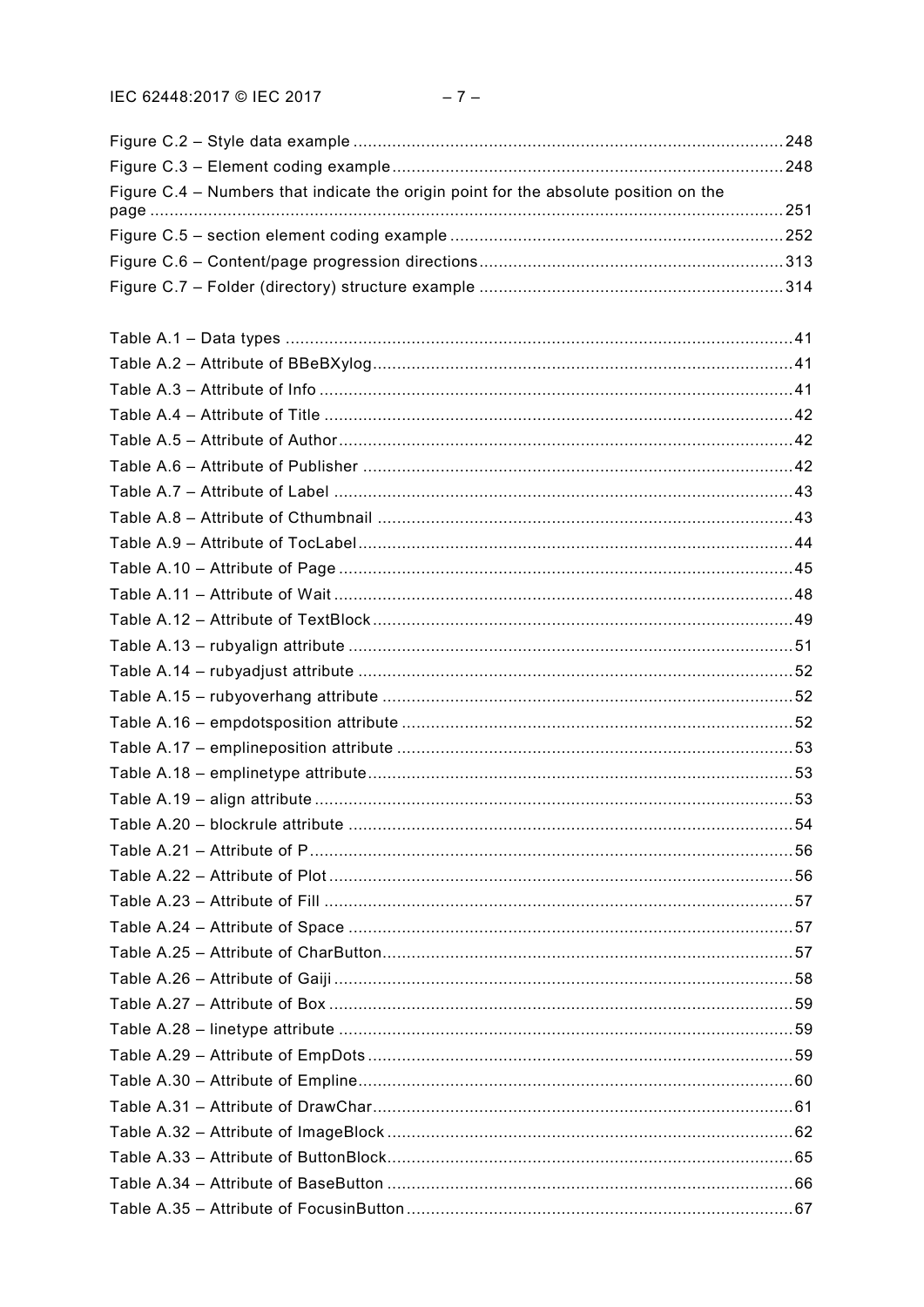| Table B.7 - Examples of standard character sets for different languages 197              |  |
|------------------------------------------------------------------------------------------|--|
| Table B.8 - Example of additional characters usable for readings for different           |  |
|                                                                                          |  |
| Table B.10 - Example of additional language specific attributes for enable_key_type  198 |  |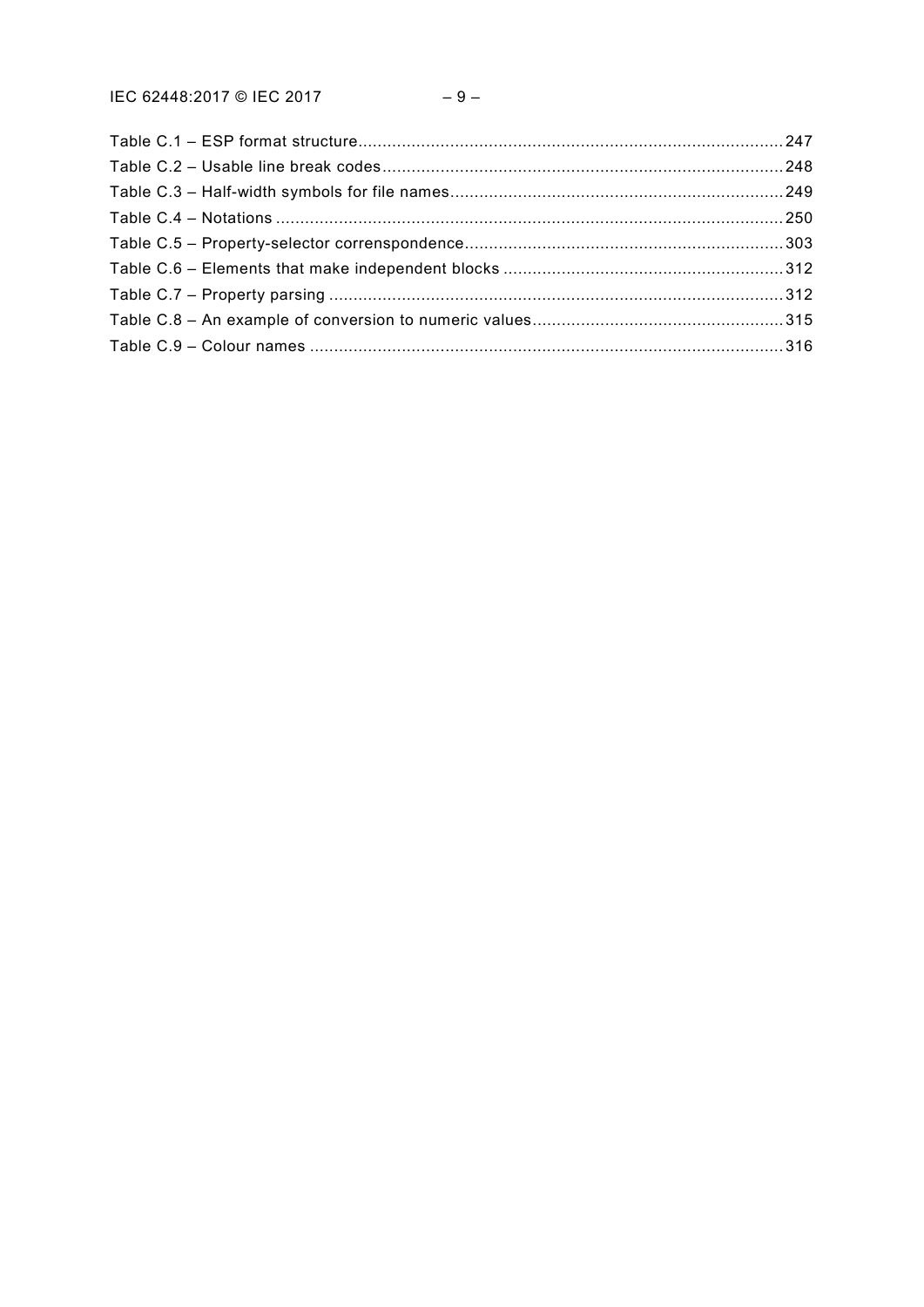#### INTERNATIONAL ELECTROTECHNICAL COMMISSION

\_\_\_\_\_\_\_\_\_\_\_\_

## **MULTIMEDIA SYSTEMS AND EQUIPMENT – MULTIMEDIA E-PUBLISHING AND E-BOOKS – GENERIC FORMAT FOR E-PUBLISHING**

#### FOREWORD

- <span id="page-9-0"></span>1) The International Electrotechnical Commission (IEC) is a worldwide organization for standardization comprising all national electrotechnical committees (IEC National Committees). The object of IEC is to promote international co-operation on all questions concerning standardization in the electrical and electronic fields. To this end and in addition to other activities, IEC publishes International Standards, Technical Specifications, Technical Reports, Publicly Available Specifications (PAS) and Guides (hereafter referred to as "IEC Publication(s)"). Their preparation is entrusted to technical committees; any IEC National Committee interested in the subject dealt with may participate in this preparatory work. International, governmental and nongovernmental organizations liaising with the IEC also participate in this preparation. IEC collaborates closely with the International Organization for Standardization (ISO) in accordance with conditions determined by agreement between the two organizations.
- 2) The formal decisions or agreements of IEC on technical matters express, as nearly as possible, an international consensus of opinion on the relevant subjects since each technical committee has representation from all interested IEC National Committees.
- 3) IEC Publications have the form of recommendations for international use and are accepted by IEC National Committees in that sense. While all reasonable efforts are made to ensure that the technical content of IEC Publications is accurate, IEC cannot be held responsible for the way in which they are used or for any misinterpretation by any end user.
- 4) In order to promote international uniformity, IEC National Committees undertake to apply IEC Publications transparently to the maximum extent possible in their national and regional publications. Any divergence between any IEC Publication and the corresponding national or regional publication shall be clearly indicated in the latter.
- 5) IEC itself does not provide any attestation of conformity. Independent certification bodies provide conformity assessment services and, in some areas, access to IEC marks of conformity. IEC is not responsible for any services carried out by independent certification bodies.
- 6) All users should ensure that they have the latest edition of this publication.
- 7) No liability shall attach to IEC or its directors, employees, servants or agents including individual experts and members of its technical committees and IEC National Committees for any personal injury, property damage or other damage of any nature whatsoever, whether direct or indirect, or for costs (including legal fees) and expenses arising out of the publication, use of, or reliance upon, this IEC Publication or any other IEC Publications.
- 8) Attention is drawn to the Normative references cited in this publication. Use of the referenced publications is indispensable for the correct application of this publication.
- 9) Attention is drawn to the possibility that some of the elements of this IEC Publication may be the subject of patent rights. IEC shall not be held responsible for identifying any or all such patent rights.

International Standard IEC 62448 has been prepared by technical area 10: Multimedia epublishing and e-book technologies, of IEC technical committee 100: Audio, video and multimedia systems and equipment.

This fourth edition cancels and replaces the third edition published in 2013. This edition constitutes a technical revision.

This edition includes the following significant technical changes with respect to the previous edition:

- a) clarifying insufficiently clear descriptions;
- b) deleting redundant statements;
- c) ironing out mistakes and confusing terminologies.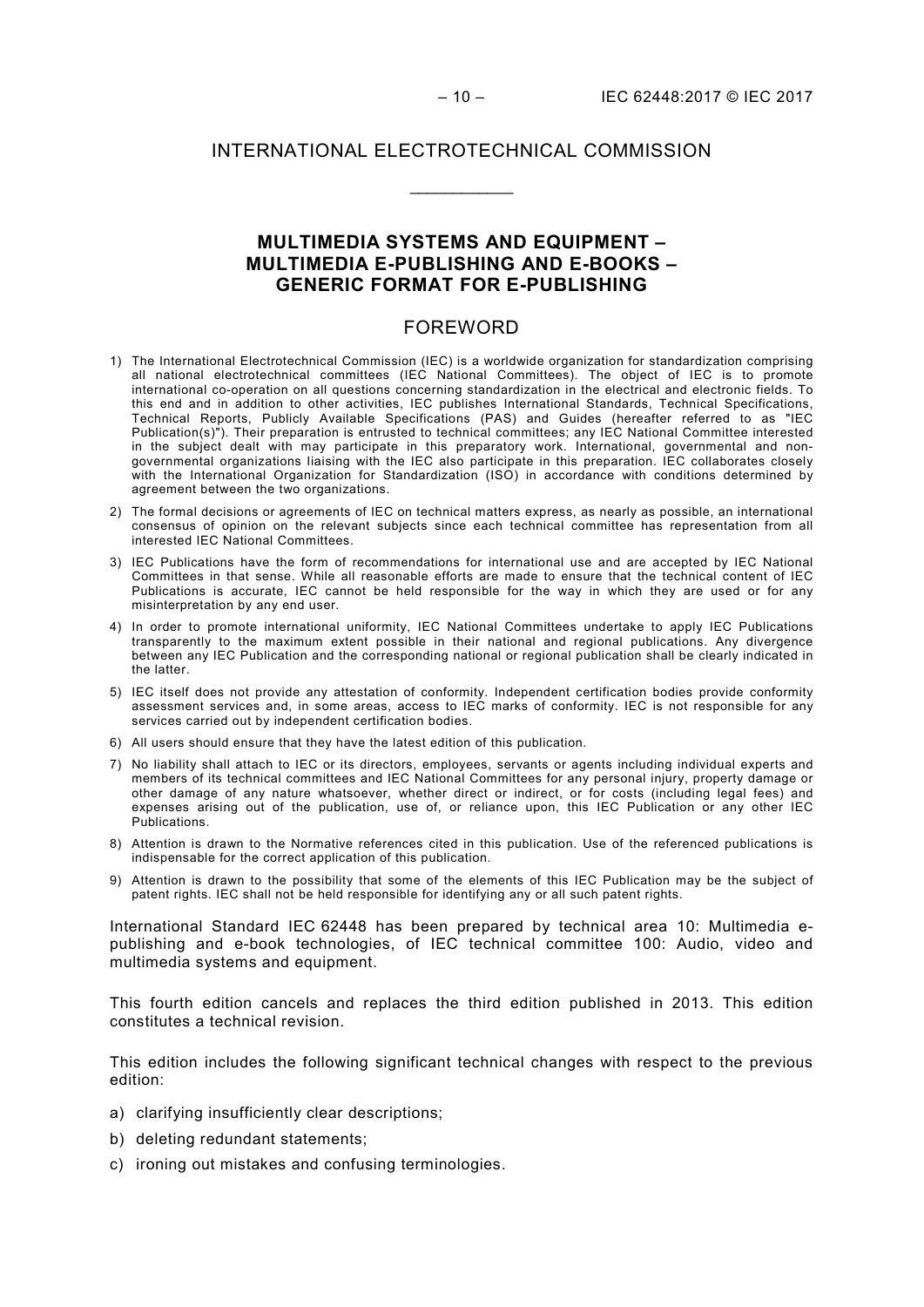The text of this standard is based on the following documents:

| CDV          | Report on voting |
|--------------|------------------|
| 100/2921/CDV | 100/2987/RVC     |

Full information on the voting for the approval of this International Standard can be found in the report on voting indicated in the above table.

This document has been drafted in accordance with the ISO/IEC Directives, Part 2.

In this standard, the following print type is used:

• **terms, elements, properties and attributes used and defined in Annex A and Annex C: bold type.**

The committee has decided that the contents of this document will remain unchanged until the stability date indicated on the IEC website under "http://webstore.iec.ch" in the data related to the specific document. At this date, the document will be

- reconfirmed,
- withdrawn,
- replaced by a revised edition, or
- amended.

A bilingual version of this publication may be issued at a later date.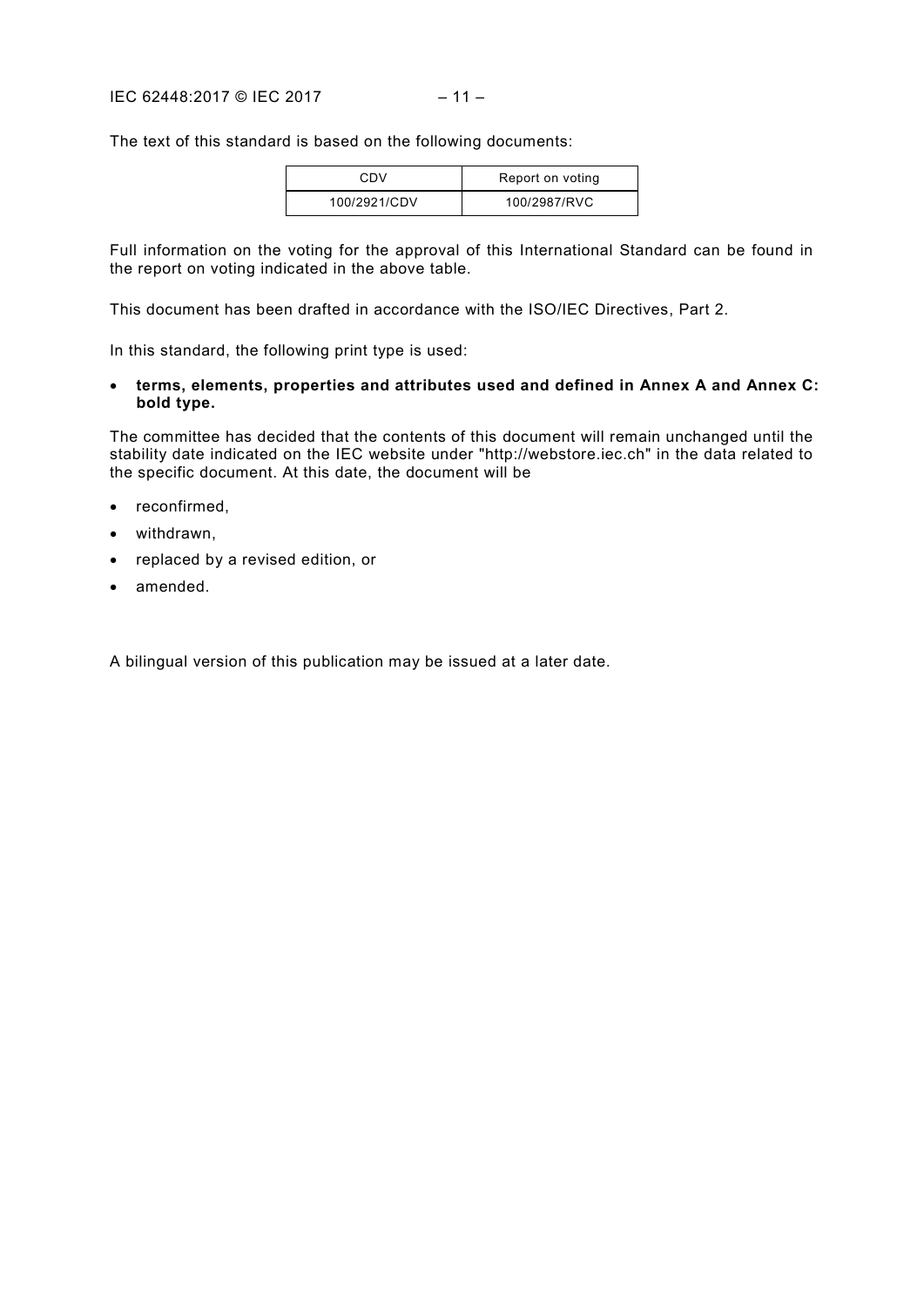### INTRODUCTION

<span id="page-11-0"></span>Markets for multimedia e-book and e-publishing require standardization of formats for e-book data interchange among associated people; authors, data preparers, publishers and readers. The formats are classified into submission format, generic format and reader's format. The submission format has to support an interaction between authors and data preparers. The reader's format depends on e-publishing equipment. The generic format has to provide an interchange format for data preparers and publishers and therefore should be e-publishing equipment independent.

The International Electrotechnical Commission (IEC) draws attention to the fact that it is claimed that compliance with this document may involve the use of patents.

Sony Corporation has informed IEC that it has patent applications or granted patents.

IEC takes no position concerning the evidence, validity and scope of this patent right.

The holder of this patent right has assured the IEC that he/she is willing to negotiate licences either free of charge or under reasonable and non-discriminatory terms and conditions with applicants throughout the world. In this respect, the statement of the holder of this patent right is registered with IEC. Information may be obtained from:

Sony Corporation

1-7-1 Konan, Minato-ku, Tokyo 108-0075, Japan

Sharp Corporation has informed IEC that it has patent applications or granted patents.

IEC takes no position concerning the evidence, validity and scope of this patent right.

The holder of this patent right has assured the IEC that he/she is willing to negotiate licences under reasonable and non-discriminatory terms and conditions with applicants throughout the world. In this respect, the statement of the holder of this patent right is registered with the IEC. Information may be obtained from:

Sharp Corporation

2613-1, Ichinomoto-cho, Tenri, Nara 632-8587, Japan

Attention is drawn to the possibility that some of the elements of this document may be the subject of patent rights other than those identified above. IEC shall not be held responsible for identifying any or all such patent rights.

ISO [\(www.iso.org/patents\)](http://www.iso.org/patents) and IEC (http://patents.iec.ch) maintain on-line data bases of patents relevant to their standards. Users are encouraged to consult the data bases for the most up to date information concerning patents.